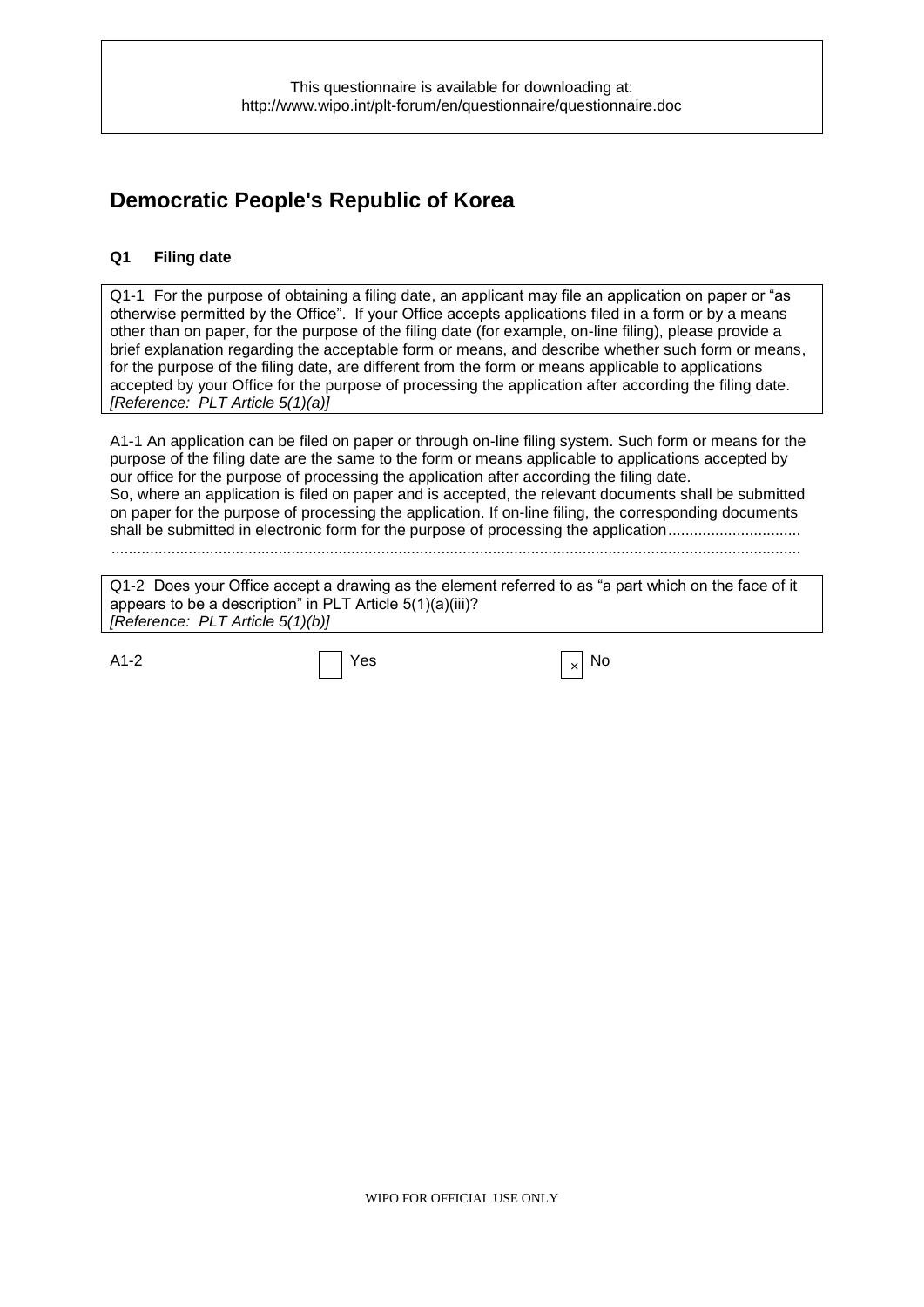| Q1-3 For the purpose of according the filing date, a Contracting Party may require information<br>allowing the identity of the applicant to be established or information allowing the applicant to be<br>contacted by the Office, or the both. What is the requirement of your country?<br>[Reference: PLT Article 5(1)(c)]                                                                |  |  |  |  |
|---------------------------------------------------------------------------------------------------------------------------------------------------------------------------------------------------------------------------------------------------------------------------------------------------------------------------------------------------------------------------------------------|--|--|--|--|
| $A1-3$<br>Information allowing the identity of the applicant to be established                                                                                                                                                                                                                                                                                                              |  |  |  |  |
| Information allowing the applicant to be contacted by the Office                                                                                                                                                                                                                                                                                                                            |  |  |  |  |
| Both information allowing the identity of the applicant to be established and information<br>allowing the applicant to be contacted by the Office                                                                                                                                                                                                                                           |  |  |  |  |
| Q1-4 Does your Office accept evidence allowing the identity of the applicant to be established or<br>allowing the applicant to be contacted by the Office as the element referred to in PLT Article 5(1)(a)(ii)<br>("indications allowing the identity of the applicant to be established or allowing the applicant to be<br>contacted by the Office")?<br>[Reference: PLT Article 5(1)(c)] |  |  |  |  |
| $A1-4$<br>Yes<br>No                                                                                                                                                                                                                                                                                                                                                                         |  |  |  |  |
| Q1-5 For the filing date to be determined under PLT Article 5(6)(b), which of the optional elements<br>referred to in PLT Rule 2(4) are required by your Office?<br>[Reference: PLT Rule 2(4)]                                                                                                                                                                                              |  |  |  |  |
| $A1-5$<br>A copy of the earlier application                                                                                                                                                                                                                                                                                                                                                 |  |  |  |  |
| A copy of the earlier application and its filing date, certified as correct<br>$\times$                                                                                                                                                                                                                                                                                                     |  |  |  |  |
| A translation of the earlier application                                                                                                                                                                                                                                                                                                                                                    |  |  |  |  |
| The missing part of the description or missing drawing must be completely contained in<br>the earlier application                                                                                                                                                                                                                                                                           |  |  |  |  |
| The application must contain an indication that the contents of the earlier application were<br>incorporated by reference                                                                                                                                                                                                                                                                   |  |  |  |  |
| An indication as to where the missing part of the description or the missing drawing is<br>contained in the earlier application or in the translation                                                                                                                                                                                                                                       |  |  |  |  |
| Q1-6 For a reference to a previously filed application to replace the description and any drawing for<br>the purpose of the filing date under PLT Article 5(7), which of the requirements referred to in PLT Rule<br>2(5) are required by your Office?<br>[Reference: PLT Rule 2(5)]                                                                                                        |  |  |  |  |
| The reference to a previously filed application must indicate the filing date of the<br>$A1-6$<br>×<br>previously filed applcation                                                                                                                                                                                                                                                          |  |  |  |  |
| A copy of the previously filed application                                                                                                                                                                                                                                                                                                                                                  |  |  |  |  |
| A copy of the previously filed application, certified as correct<br>×                                                                                                                                                                                                                                                                                                                       |  |  |  |  |
| A translation of the previously filed application                                                                                                                                                                                                                                                                                                                                           |  |  |  |  |
| WIPO FOR OFFICIAL USE ONLY                                                                                                                                                                                                                                                                                                                                                                  |  |  |  |  |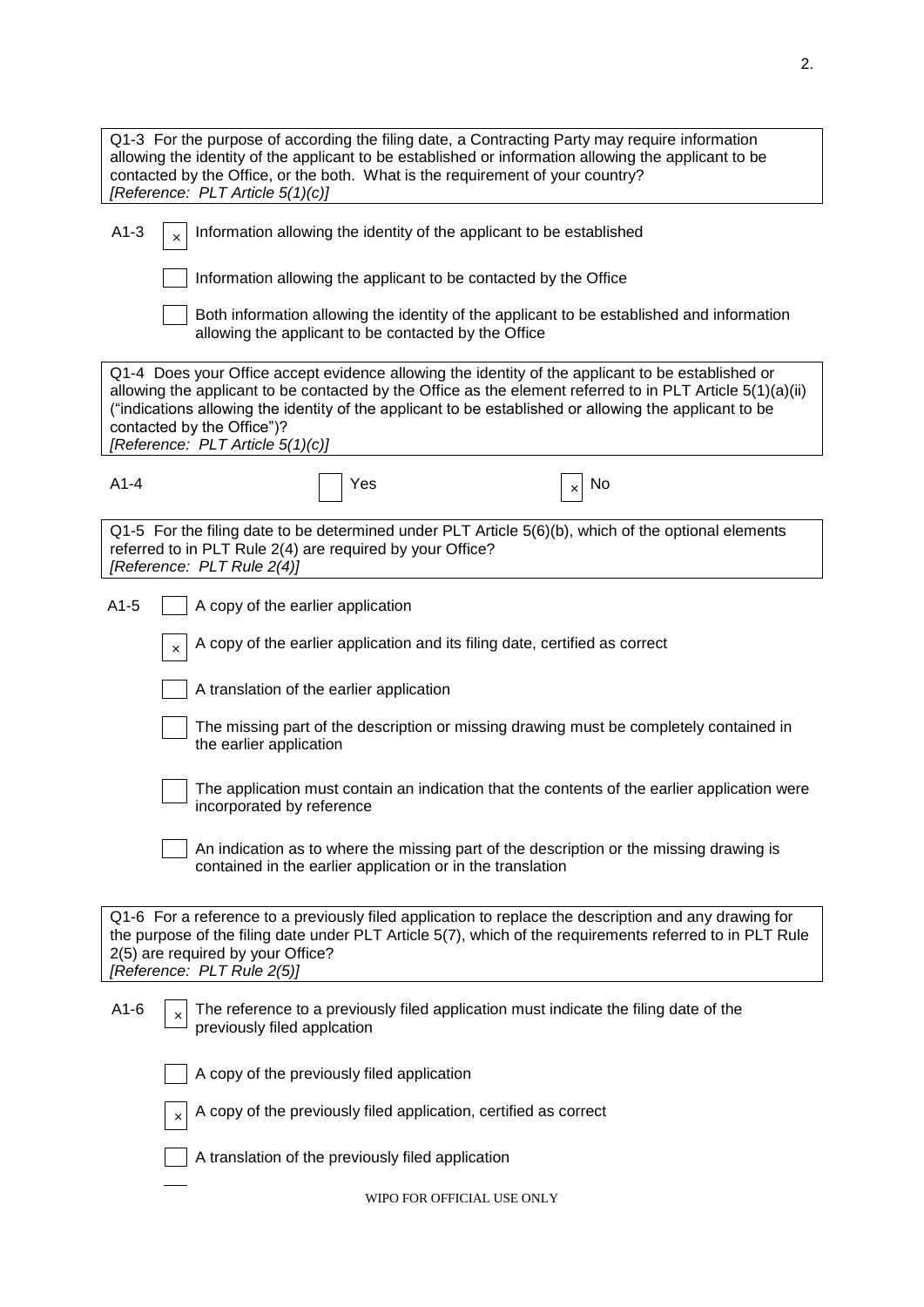| e<br>×<br>× |
|-------------|
|             |

 $\times$  The reference mentioned in PLT Article 5(7)(a) shall be to a previously filed application that has been filed by the applicant or his predecessor or successor in title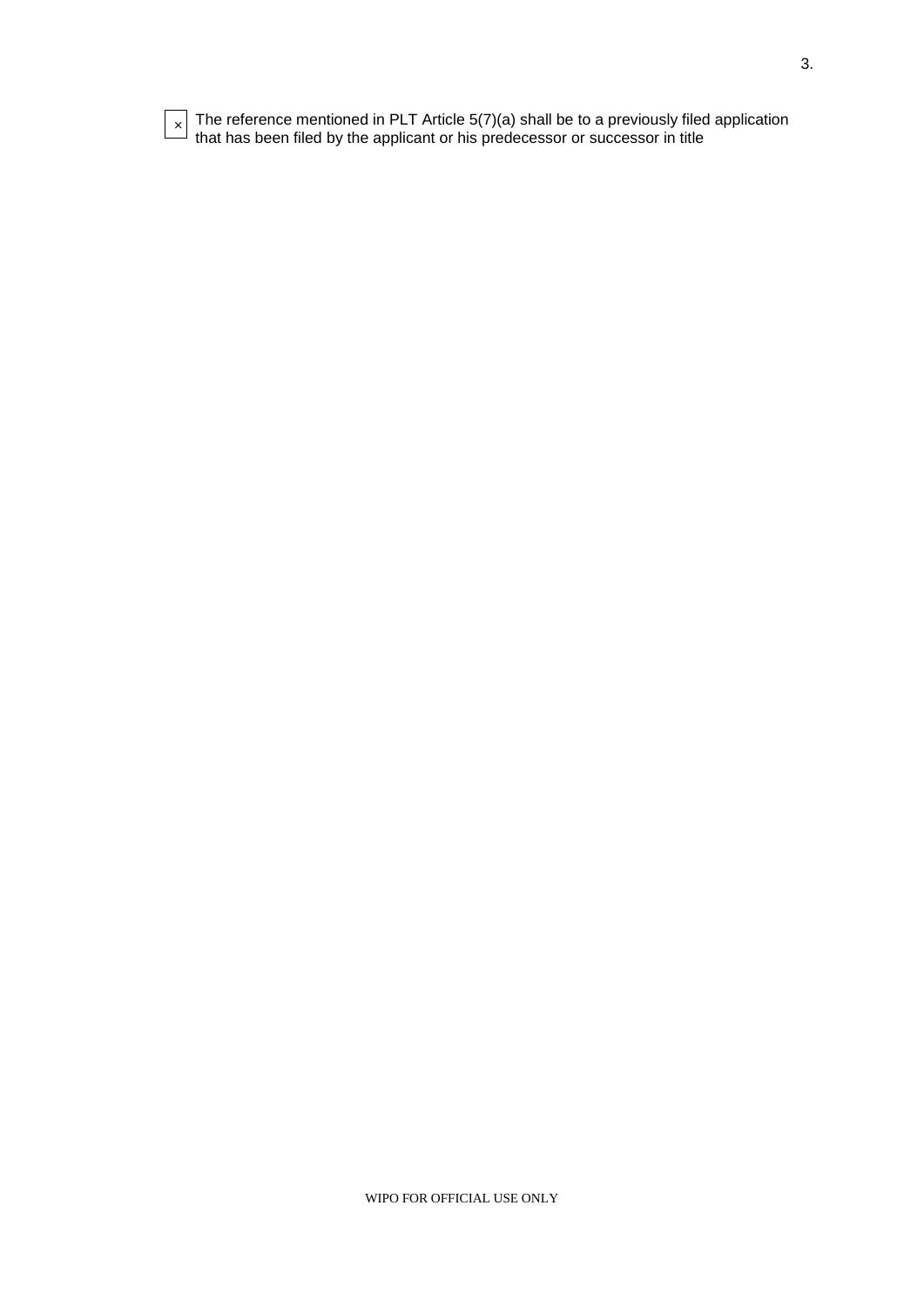# **Q2 Representation**

| Q2-1 In addition to the procedures referred to in PLT Article 7(2)(a) and (b), are there any procedures<br>before the Office that an applicant, owner or other interested person may carry out himself without, for<br>example, a local representative? If yes, please list those procedures.<br>[Reference: PLT Article 7(2)]              |  |  |  |  |  |  |
|---------------------------------------------------------------------------------------------------------------------------------------------------------------------------------------------------------------------------------------------------------------------------------------------------------------------------------------------|--|--|--|--|--|--|
|                                                                                                                                                                                                                                                                                                                                             |  |  |  |  |  |  |
| Q2-2 Where a single power of attorney relating to more than one application or patent of the same<br>person is filed, does your Office require that a separate copy of the single power of attorney be filed for<br>each application and patent?<br>[Reference: PLT Rule 7(2)(b)]                                                           |  |  |  |  |  |  |
| $A2-2$<br>Yes<br>No<br>×                                                                                                                                                                                                                                                                                                                    |  |  |  |  |  |  |
| Q <sub>3</sub><br><b>Forms and Means of Communications</b>                                                                                                                                                                                                                                                                                  |  |  |  |  |  |  |
| Q3-1 Does your Office permit the filing of communications by telegraph, teleprinter, telefacsimile or<br>other similar means of transmittal? If yes, does your Office require that the original of such<br>communication, accompanied by a letter identifying the earlier transmission, be filed on paper?<br>[Reference: PLT Rule 8(2)(c)] |  |  |  |  |  |  |
| $A3-1$<br>The filing of communications by telegraph, teleprinter, telefacsimile etc. is not permitted                                                                                                                                                                                                                                       |  |  |  |  |  |  |
| The filing of communications by telegraph, teleprinter, telefacsimile etc. is permitted, and<br>the original of the communications by telegraph, teleprinter, telefacsimile etc. is required                                                                                                                                                |  |  |  |  |  |  |
| The filing of communications by telegraph, teleprinter, telefacsimile etc. is permitted, and<br>$\times$<br>the original of the communications by telegraph, teleprinter, telefacsimile etc. is not<br>required.                                                                                                                            |  |  |  |  |  |  |
| <b>Relief in Respect of Time Limits</b><br>Q4                                                                                                                                                                                                                                                                                               |  |  |  |  |  |  |
| Q4-1 Which form of relief in respect of time limits does your Office provide?<br>[Reference: PLT Article 11(1), (2) and (4)]                                                                                                                                                                                                                |  |  |  |  |  |  |
| $A4-1$<br>Extension of time limits requested prior to the expiration of the time limit<br>$\pmb{\times}$                                                                                                                                                                                                                                    |  |  |  |  |  |  |
|                                                                                                                                                                                                                                                                                                                                             |  |  |  |  |  |  |
|                                                                                                                                                                                                                                                                                                                                             |  |  |  |  |  |  |
| Extension of time limits requested after the expiration of the time limit<br>$\times$                                                                                                                                                                                                                                                       |  |  |  |  |  |  |
| Time limit to file a request for extension: within 3 months after expiration of the time                                                                                                                                                                                                                                                    |  |  |  |  |  |  |
| Time limit to comply with the unfulfilled requirement: When a request for extention<br>is filed, the unfulfiled requirement must be acomplied with. The time limit is not less                                                                                                                                                              |  |  |  |  |  |  |
|                                                                                                                                                                                                                                                                                                                                             |  |  |  |  |  |  |
| Continued processing                                                                                                                                                                                                                                                                                                                        |  |  |  |  |  |  |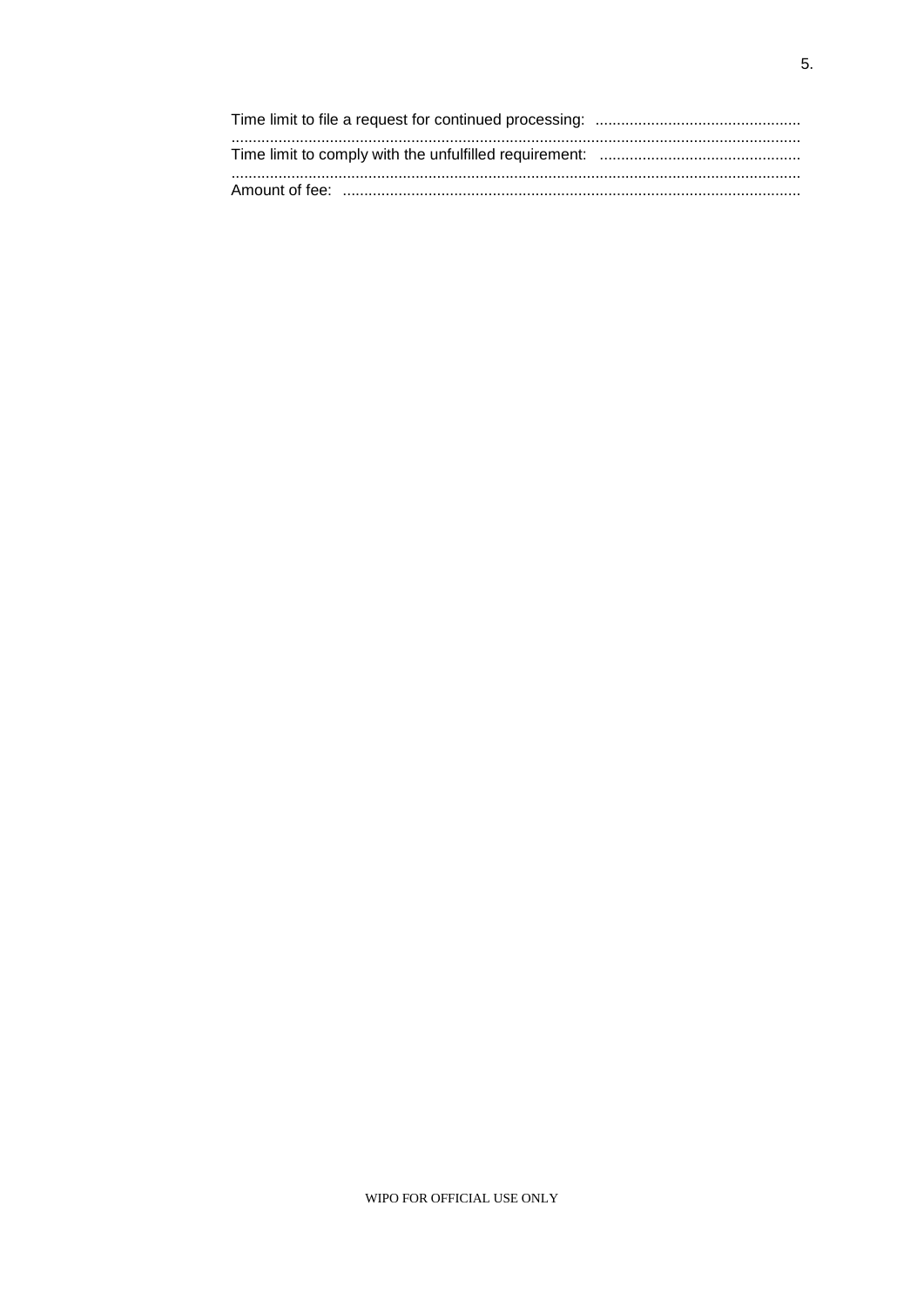Q4-2 Which actions are excluded from the relief as described in A4-1? *[Reference: PLT Article 11(3) and Rule 12(5)]*

A4-2 Followings are excluded from the relief as described in A4-1. .......................................................

(ⅰ) a second, or any subsequent, relief in respect of a time limit for which relief has already been granted;

(ⅱ) a relief for filing a request for relief as descrived in A4-1.

(iii) a relief in respect of a time limit referred to in PLT Article 13(1), (2) or (3)  $\ldots$  $\ldots$  $\ldots$  $\ldots$  $\ldots$  $\ldots$  $\ldots$ 

.................................................................................................................................................................

#### **Q5 Reinstatement of Rights**

Q5-1 Under which circumstance does your Office reinstate the rights of the applicant or owner as referred to in PLT Article 12? In addition, please provide a brief explanation of the applicable standard.

*[Reference: PLT Article 12(1)]*

A5-1  $\lceil \cdot \rceil$  Failure to comply with the time limit occurred in spite of due care required by the circumstances having been taken

Failure to comply with the time limit was unintentional

................................................................................................................................................................. ................................................................................................................................................................. .................................................................................................................................................................

Q5-2 What is the time limit for making a request for reinstatement of rights? *[Reference: PLT Rule 13(2)]*

A5-2 Where resulting in loss of its or his rights because of *force majeure*, he or it may, within 2months from date on which the impediment is removed, within one year following the expiration of the time limit, request to restore his or its rights.

 Where resulting in loss of its or his rights because of any other justified reason, he or it may, within 2months from the date of receipt of a notification request to restore his or its rights..............................

.................................................................................................................................................................

| Q5-3 Does your Office require a fee to be paid? If yes, please indicate the amount. |  |
|-------------------------------------------------------------------------------------|--|
| [Reference: PLT Article 12(3)]                                                      |  |

| $A5-3$                                                                                                                                                                                                                                  | $\vert x \vert$ Yes Amount: 45 $\epsilon$ | No                                                                                                   |
|-----------------------------------------------------------------------------------------------------------------------------------------------------------------------------------------------------------------------------------------|-------------------------------------------|------------------------------------------------------------------------------------------------------|
| Q5-4 Which actions are excluded from the reinstatement of rights?                                                                                                                                                                       |                                           |                                                                                                      |
| [Reference: PLT Article 12(2) and Rule 13(3)]                                                                                                                                                                                           |                                           |                                                                                                      |
| (i) for making a request for relief under Article $11(1)$ or $(2)$ ;<br>(ii) referred to in Article $13(1)$ , $(2)$ or $(3)$ ;<br>(iii) to be applied for avoiding from losing novelty;<br>(iv) to request for extension of patent term |                                           | A5-4 Followings are excluded from the reinstatement of rights in failures to comply with time limit; |

(iv) to request for extension of patent term.............................................................................................. .................................................................................................................................................................

................................................................................................................................................................. .................................................................................................................................................................

WIPO FOR OFFICIAL USE ONLY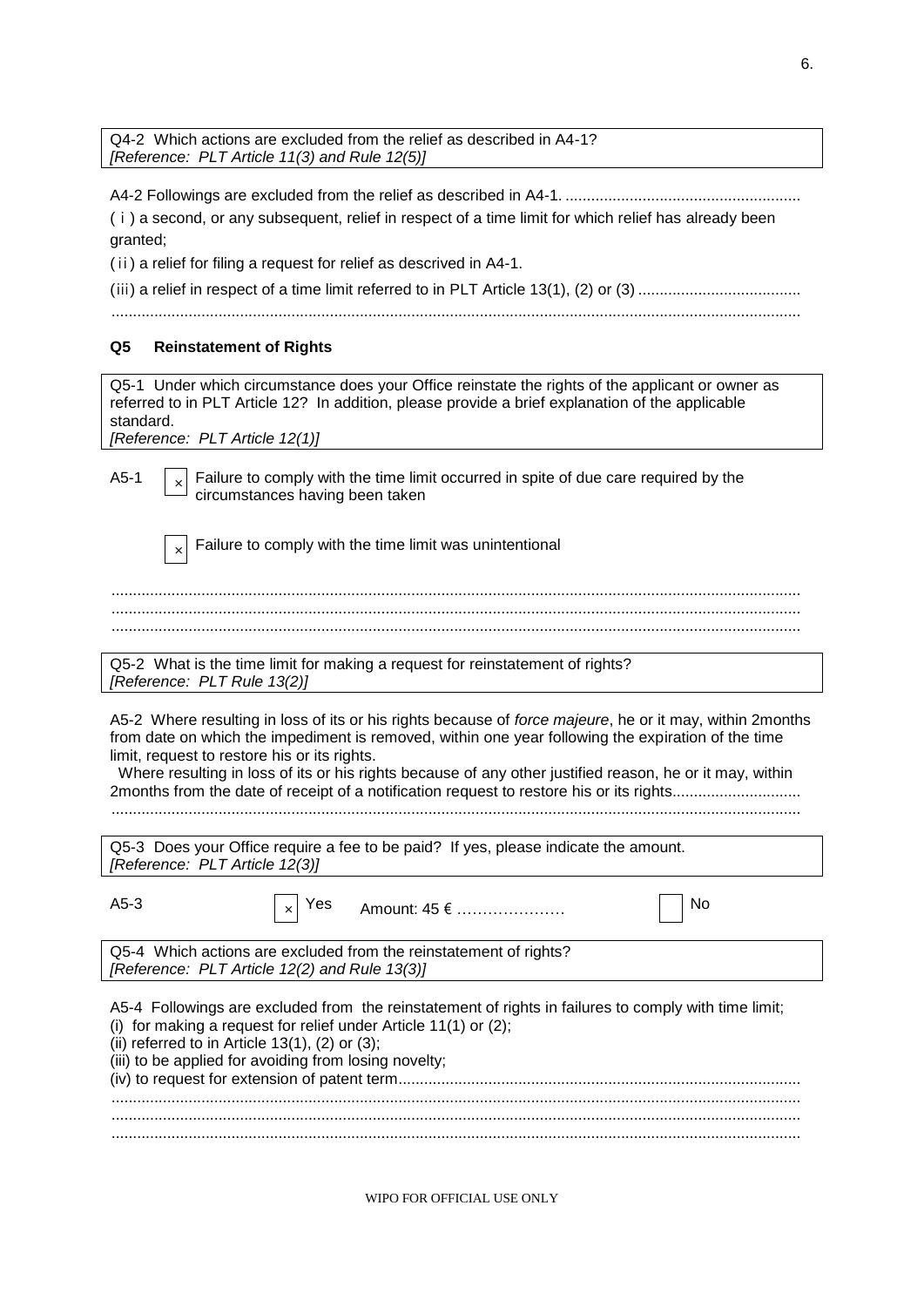#### **Q6 Restoration of Priority Rights Where the Filing of the Subsequent Application was Delayed**

| Q6-1 Under which circumstance does your Office restore the right of priority where the subsequent |  |
|---------------------------------------------------------------------------------------------------|--|
| application was not filed within the priority period?                                             |  |
| [Reference: PLT Article 13(2)]                                                                    |  |

A6-1  $\Box$  Failure to file the subsequent application within the priority period occurred in spite of due care required by the circumstances having been taken

Failure to file the subsequent application within the priority period was unintentional

Q6-2 In order to restore the right of priority, what is the time limit within which the subsequent application shall be filed? *[Reference: PLT Rule 14(4)]*

A6-2 The time limit shall expire not less than two months from the date on which the priority period expired..................................................................................................................................................... .................................................................................................................................................................

Q6-3 Does your Office require a fee to be paid? If yes, please indicate the amount. *[Reference: PLT Article 13(4)]*

A6-3 Yes, 45€.........................................................................................................................................

#### **Q7 Restoration of Priority Rights Where the Filing of a Copy of the Earlier Application was Delayed**

Q7-1 In order to restore the right of priority where a copy of the earlier application was not filed within the time limit, does your Office require a declaration or other evidence in support of the request for restoration of priority rights?

*[Reference: PLT Article 13(3) and Rule 14(6)(b)]*

| ۰, |
|----|
|    |

A7-1  $\vert x \vert$  Yes  $\vert$  No

Q7-2 Where the filing date of a copy of the earlier application was delayed (for example, a copy of the earlier application has not been filed within 16 months from the priority date), in order to enjoy restoration of priority right, what is the time limit within which such delayed copy of the earlier application shall be filed? *[Reference: PLT Rule 14(6)(b)]*

A7-2 The delayed copy of the earlier application shall be filed within 2 months..................................

.................................................................................................................................................................

Q7-3 Does your Office require a fee to be paid? If yes, please indicate the amount. *[Reference: PLT Article 13(4)]*

A7-3 Yes. 50€.........................................................................................................................................

## **Q8 Request for Recordation of Change in Name or Address**

Q8-1 Where a single request for recordation of change in name or address relating to more than one application or patent of the same person is filed, does your Office require that a separate copy of the single request be filed for each application and/or patent?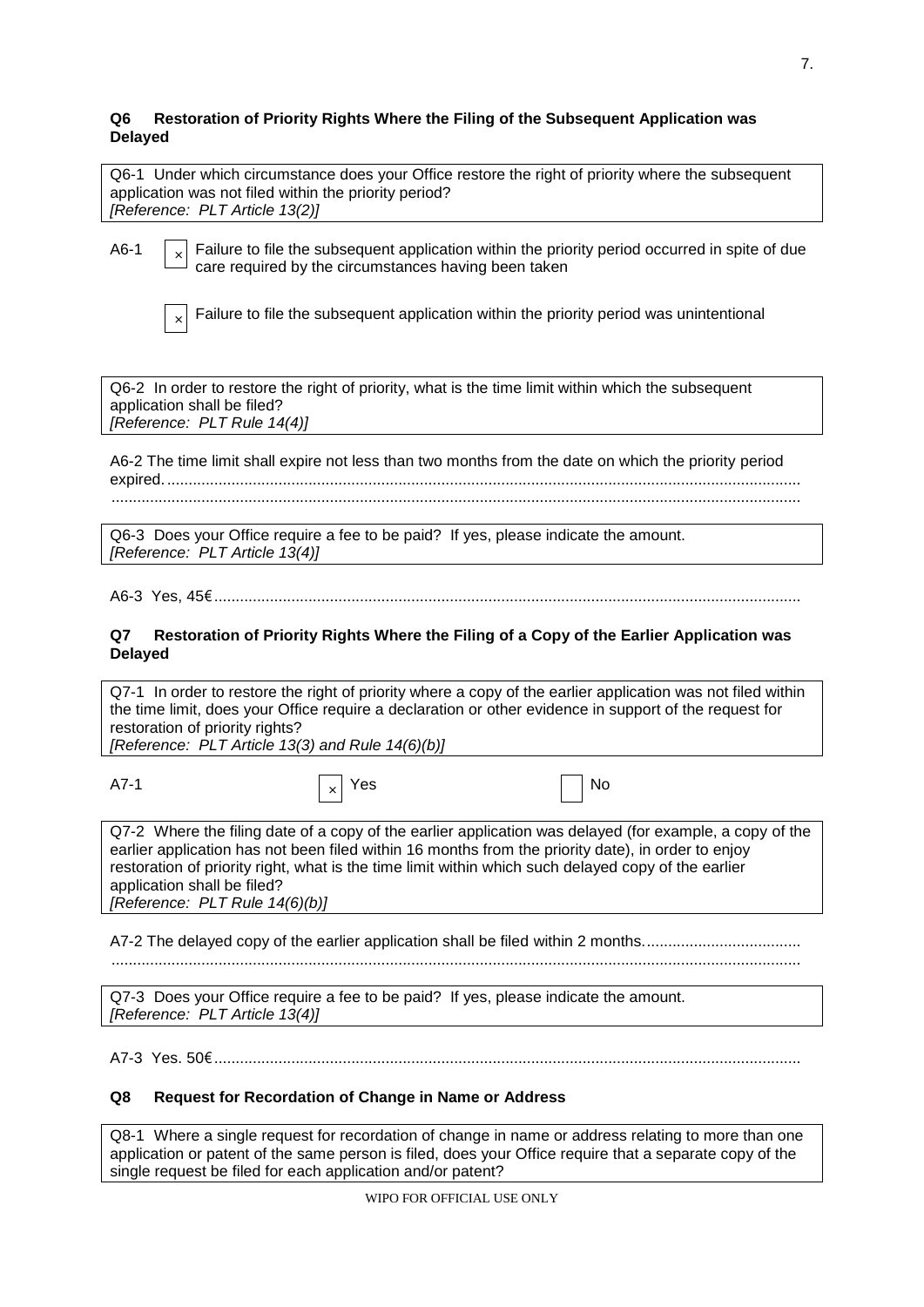| [Reference: PLT Rule 15(3)(b)]                                                                                                                                                                                                                                                                                 |  |  |  |  |  |  |
|----------------------------------------------------------------------------------------------------------------------------------------------------------------------------------------------------------------------------------------------------------------------------------------------------------------|--|--|--|--|--|--|
| $A8-1$<br>Yes<br>No.<br>×                                                                                                                                                                                                                                                                                      |  |  |  |  |  |  |
| Q9<br><b>Request for Recordation of Change in Applicant or Owner</b>                                                                                                                                                                                                                                           |  |  |  |  |  |  |
| Q9-1 Does your Office require the following elements to be contained in the request for recordation of<br>change in applicant or owner?<br>[Reference: PLT Rule 16(1)(b)]                                                                                                                                      |  |  |  |  |  |  |
| $A9-1$<br>A statement that the information contained in the request is true and correct                                                                                                                                                                                                                        |  |  |  |  |  |  |
| Information relating to any government interest<br>$\times$                                                                                                                                                                                                                                                    |  |  |  |  |  |  |
| Q9-2 Which documentation relating to the basis of the change is required by your Office under the<br>following circumstances?<br>[Reference: PLT Rule 16(2)(a) to (c)]                                                                                                                                         |  |  |  |  |  |  |
| $A9-2$<br>The change results from a contract: information relating to the registration of the contract, a copy of                                                                                                                                                                                              |  |  |  |  |  |  |
|                                                                                                                                                                                                                                                                                                                |  |  |  |  |  |  |
| The change results from a merger or from the reorganization or division of a legal entity: copy of a<br>document originated from a competent authority                                                                                                                                                         |  |  |  |  |  |  |
| The change results from any other ground (ex. by operation of law or a court decision): copy certified<br>by the authority which issued the document                                                                                                                                                           |  |  |  |  |  |  |
|                                                                                                                                                                                                                                                                                                                |  |  |  |  |  |  |
|                                                                                                                                                                                                                                                                                                                |  |  |  |  |  |  |
| Q9-3 Where the change in applicant or owner is in the person of one or more but not all of several co-<br>applicants or co-owners, does your Office require that evidence of the consent of the other co-<br>applicants or co-owner to the change be provided to the Office?<br>[Reference: Rule 16(2)(d)]     |  |  |  |  |  |  |
| $A9-3$<br>No<br>Yes<br>×                                                                                                                                                                                                                                                                                       |  |  |  |  |  |  |
| Q9-4 Where a single request for recordation of change in applicant or owner relating to more than<br>one application or patent of the same person is filed, does your Office require that a separate copy of<br>the single request be filed for each application and/or patent?<br>[Reference: PLT Rule 16(5)] |  |  |  |  |  |  |
| A9-4<br>Yes<br>No<br>×                                                                                                                                                                                                                                                                                         |  |  |  |  |  |  |
| Request for Recordation of a License or a Security Interest<br>Q10                                                                                                                                                                                                                                             |  |  |  |  |  |  |

WIPO FOR OFFICIAL USE ONLY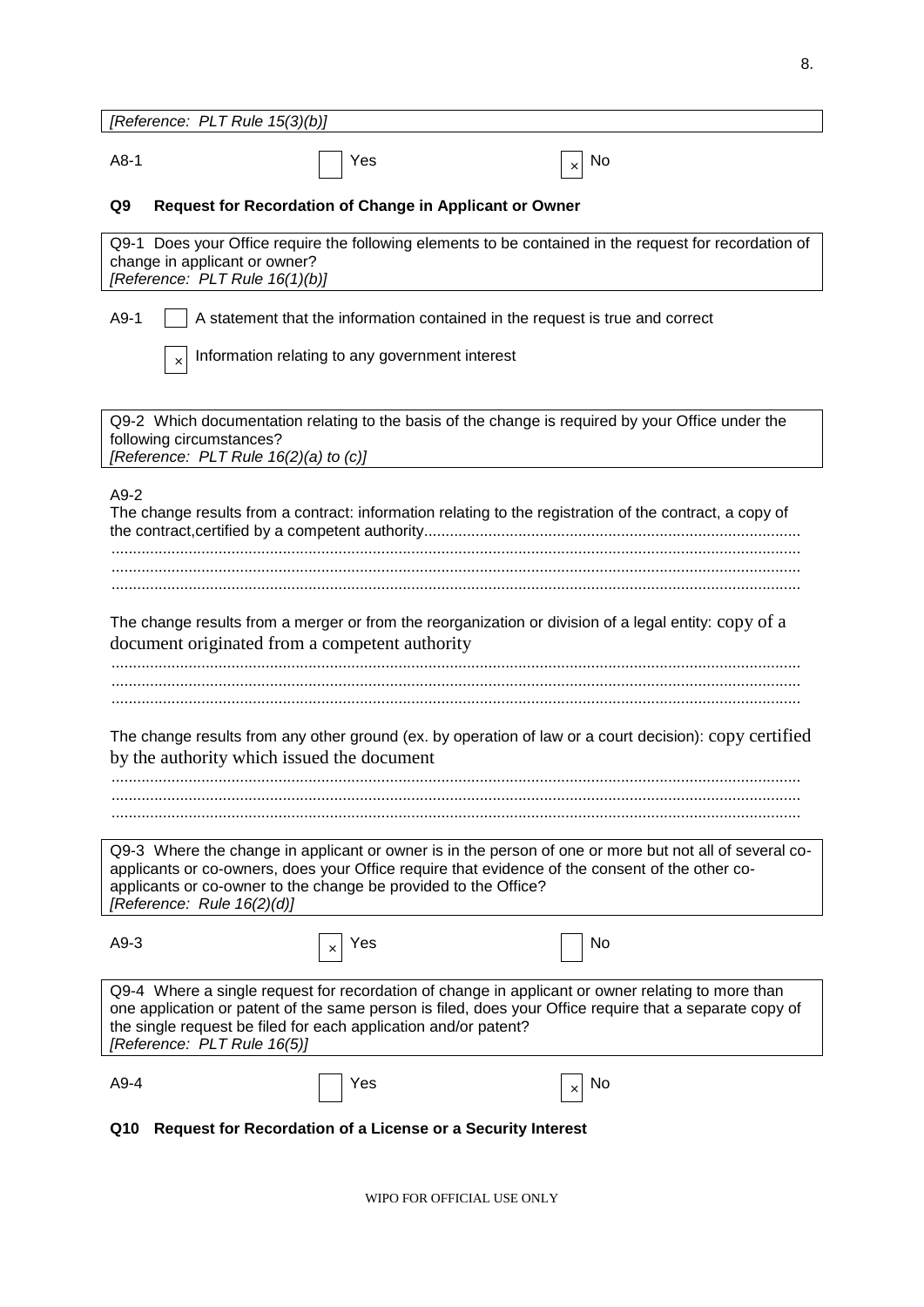Q10-1 May a license or a security interest in respect of a patent application or a patent be recorded under the law of your country? *[Reference: PLT Rule 17(1)]*

| A10-1 | Recordation of a license           | $\vert x \vert$ Yes | No             |
|-------|------------------------------------|---------------------|----------------|
|       | Recordation of a security interest | $ $ Yes             | $_{\times}$ No |

*If one or both of the answers is(are) "Yes", please ploceed to Q10-2. If both answers are "No", please skip to Q11.*

| Q10-2 Does your Office require the following elements to be contained in the request for recordation<br>of a licence (or a security interest)?<br>[Reference: PLT Rule 17(1)(b)]                                                                                                                                                         |  |  |  |  |  |
|------------------------------------------------------------------------------------------------------------------------------------------------------------------------------------------------------------------------------------------------------------------------------------------------------------------------------------------|--|--|--|--|--|
| A10-2<br>A statement that the information contained in the request is true and correct                                                                                                                                                                                                                                                   |  |  |  |  |  |
| Information relating to any government interest by your country<br>$\times$                                                                                                                                                                                                                                                              |  |  |  |  |  |
| Information relating to the registration of the license (security interest)<br>×                                                                                                                                                                                                                                                         |  |  |  |  |  |
| The date of the license (security interest) and its duration<br>$\times$                                                                                                                                                                                                                                                                 |  |  |  |  |  |
| Q10-3 Which documentation relating to the basis of the license (or security interest) is required by<br>your Office under the following circumstances?<br>[Reference: PLT Rule 17(2)]                                                                                                                                                    |  |  |  |  |  |
| $A10-3$                                                                                                                                                                                                                                                                                                                                  |  |  |  |  |  |
| The license (security interest) is not a freely concluded agreement (ex. operation of law or a court<br>decision): a copy of a document evidencing the license identified by a competent authority                                                                                                                                       |  |  |  |  |  |
| Q10-4 Where the licence (or security interest) is a freely concluded agreement, does your Office<br>require that any applicant, owner, exclusive licensee, co-applicant, co-owner or co-exclusive licensee<br>who is not party to that agreement give his/her consent to the recordation of the agreement?<br>[Reference: Rule 17(2)(d)] |  |  |  |  |  |
|                                                                                                                                                                                                                                                                                                                                          |  |  |  |  |  |
| Q10-5 Where a single request for recordation of a license (or security interest) relating to more than<br>one application or patent of the same person is filed, does your Office require that a separate copy of<br>the single request be filed for each application and/or patent?<br>[Reference: PLT Rule 17(5)]                      |  |  |  |  |  |
| A10-5<br>Yes<br>No<br>×                                                                                                                                                                                                                                                                                                                  |  |  |  |  |  |
| <b>Request for Correction of a Mistake</b><br>Q11                                                                                                                                                                                                                                                                                        |  |  |  |  |  |